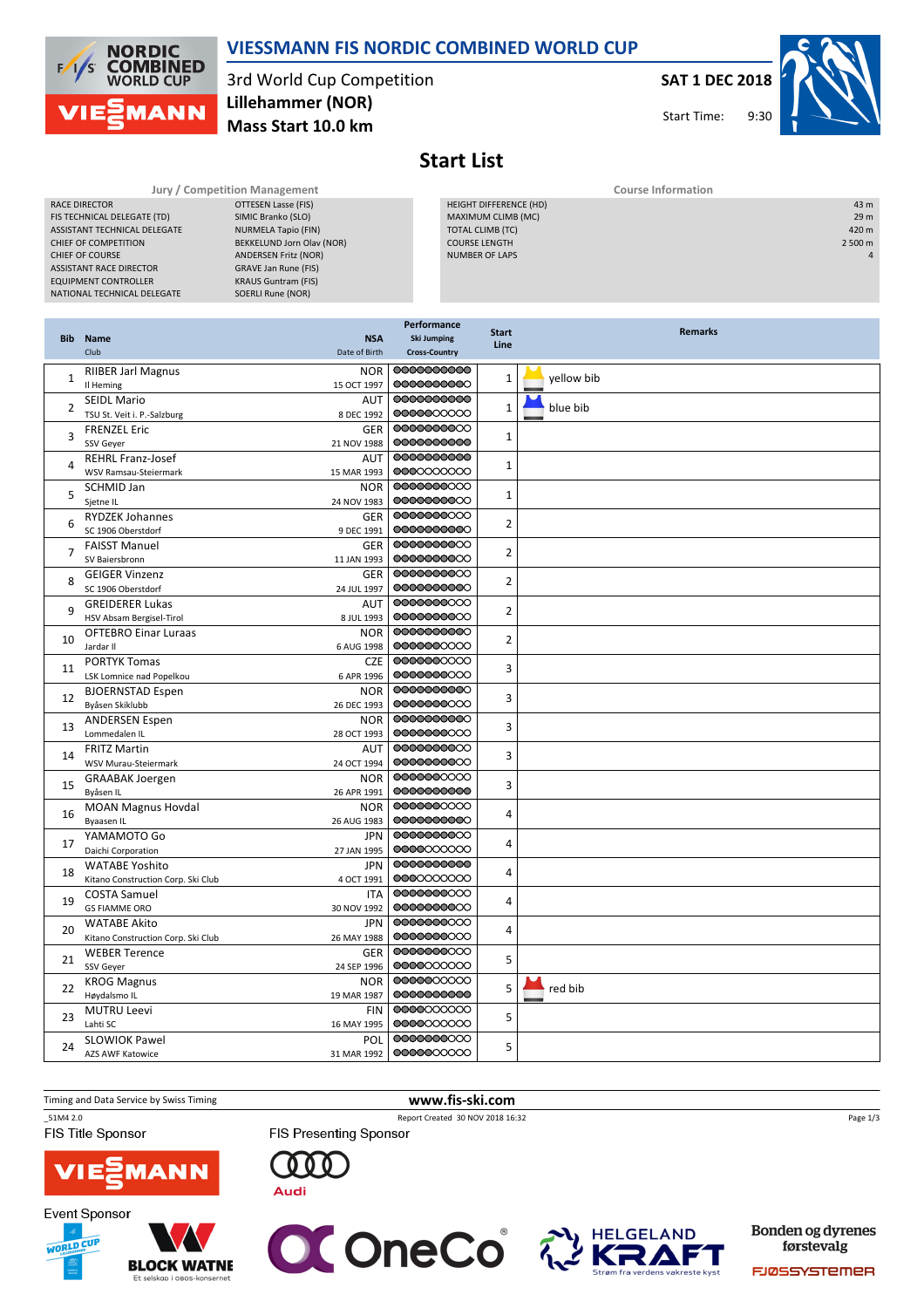

VIESSMANN FIS NORDIC COMBINED WORLD CUP

3rd World Cup Competition Mass Start 10.0 km Lillehammer (NOR)

SAT 1 DEC 2018

Start Time:



# Start List

|            |                                                  |                          | Performance              |                      | <b>Remarks</b> |
|------------|--------------------------------------------------|--------------------------|--------------------------|----------------------|----------------|
| <b>Bib</b> | <b>Name</b>                                      | <b>NSA</b>               | <b>Ski Jumping</b>       | <b>Start</b><br>Line |                |
|            | Club                                             | Date of Birth            | <b>Cross-Country</b>     |                      |                |
|            | <b>BRAUD Francois</b>                            | <b>FRA</b>               | 0000000000               |                      |                |
| 25         | ARMEES-EMHM - Chamonix                           | 27 JUL 1986              | 0000000000               | 5                    |                |
|            | <b>PITTIN Alessandro</b>                         | <b>ITA</b>               | 0000000000               | 6                    |                |
| 26         | <b>GS FIAMMEGIALLE</b>                           | 11 FEB 1990              | 0000000000               |                      |                |
| 27         | <b>RIESSLE Fabian</b>                            | <b>GER</b>               | 0000000000               | 6                    |                |
|            | SZ Breitnau                                      | 18 DEC 1990              | 0000000000               |                      |                |
| 28         | <b>VRHOVNIK Vid</b>                              | <b>SLO</b>               | 0000000000               | 6                    |                |
|            | Ssk Velenje                                      | 12 JUL 1999              | 0000000000               |                      |                |
| 29         | <b>GERARD Antoine</b>                            | <b>FRA</b>               | 0000000000               | 6                    |                |
|            | <b>US Ventron</b>                                | 15 JUN 1995              | 0000000000<br>0000000000 |                      |                |
| 30         | NAESVOLD Leif Torbjoern                          | <b>NOR</b>               | 0000000000               | 6                    |                |
|            | Roeyken Hopp<br><b>HUG Tim</b>                   | 5 MAR 1998<br>SUI        | 0000000000               |                      |                |
| 31         | SC Gerlafingen                                   | 11 AUG 1987              | 0000000000               | 7                    |                |
|            | <b>FLETCHER Taylor</b>                           | <b>USA</b>               | 0000000000               |                      |                |
| 32         | Steamboat Springs Winter Sports Clu              | 11 MAY 1990              | 0000000000               | 7                    |                |
|            | NAGAI Hideaki                                    | <b>JPN</b>               | 0000000000               |                      |                |
| 33         | Gifu Hino Motors Ski Team                        | 5 SEP 1983               | 0000000000               | 7                    |                |
|            | CIESLAR Adam                                     | POL                      | 0000000000               |                      |                |
| 34         | <b>AZS AWF Katowice</b>                          | 18 DEC 1992              | 0000000000               | 7                    |                |
| 35         | <b>LAHEURTE Maxime</b>                           | <b>FRA</b>               | 0000000000               | 7                    |                |
|            | Douanes - AS Gerardmer Ski Nordique              | 20 MAY 1985              | 0000000000               |                      |                |
| 36         | <b>KUPCZAK Szczepan</b>                          | POL                      | 0000000000               | 8                    |                |
|            | <b>AZS AWF Katowice</b>                          | 29 NOV 1992              | 0000000000               |                      |                |
| 37         | <b>HEROLA Ilkka</b>                              | <b>FIN</b>               | 0000000000               | 8                    |                |
|            | Puijon Hiihtoseura                               | 22 JUN 1995              | 0000000000               |                      |                |
| 38         | <b>YAHIN Ernest</b>                              | <b>RUS</b>               | 0000000000<br>0000000000 | 8                    |                |
|            | SDUSHOR 33 Ufa<br>PASICHNYK Viktor               | 9 JAN 1991<br><b>UKR</b> | 0000000000               |                      |                |
| 39         | Kremenets Ski School                             | 2 DEC 1992               | 0000000000               | 8                    |                |
|            | <b>KLAPFER Lukas</b>                             | AUT                      | 0000000000               |                      |                |
| 40         | SC Erzbergland-Steiermark                        | 25 DEC 1985              | 0000000000               | 8                    |                |
|            | <b>ILVES Andreas</b>                             | <b>EST</b>               | 0000000000               |                      |                |
| 41         | Elva Skiclub                                     | 28 APR 2000              | 0000000000               | 9                    |                |
|            | <b>MAZURCHUK Dmytro</b>                          | <b>UKR</b>               | 0000000000               |                      |                |
| 42         | Kremenets Ski school                             | 19 JAN 1999              | 0000000000               | 9                    |                |
| 43         | <b>BUZZI Raffaele</b>                            | <b>ITA</b>               | 0000000000               | 9                    |                |
|            | <b>CS CARABINIERI</b>                            | 17 JUL 1995              | 0000000000               |                      |                |
| 44         | <b>KARHUMAA Wille</b>                            | <b>FIN</b>               | 0000000000               | 9                    |                |
|            | Ounasvaaran Hiihtoseura                          | 7 JUN 2000               | 0000000000               |                      |                |
| 45         | <b>DANEK Lukas</b>                               | <b>CZE</b>               | 0000000000               | 9                    |                |
|            | ASO Dukla Liberec                                | 19 SEP 1997              | 0000000000<br>0000000000 |                      |                |
| 46         | <b>TERZER Dominik</b><br>Nordic Team Absam-Tirol | AUT<br>19 SEP 1999       | 0000000000               | 10                   |                |
|            | GOOD Jasper                                      | <b>USA</b>               | 0000000000               |                      |                |
| 47         | Steamboat Springs Winter Sports Clu              | 10 MAY 1996              | 0000000000               | $10\,$               |                |
|            | <b>RIIBER Harald Johnas</b>                      | <b>NOR</b>               | 0000000000               |                      |                |
| 48         | Heming                                           | 8 APR 1995               | 0000000000               | 10                   |                |
|            | <b>VALLET Edgar</b>                              | <b>FRA</b>               | 0000000000               |                      |                |
| 49         | <b>CSR Pontarlier</b>                            | 26 JUN 2000              | 0000000000               | 10                   |                |
| 50         | SONEHARA Go                                      | JPN                      | 0000000000               | 10                   |                |
|            | Tokyo Biso Kogyo Corp.Ski Club                   | 1 OCT 1993               | 0000000000               |                      |                |
| 51         | LOOMIS Ben                                       | USA                      | 0000000000               | 11                   |                |
|            | Flying Eagles ski club                           | 9 JUN 1998               | 0000000000               |                      |                |
| 52         | SHIMIZU Aguri                                    | JPN                      | 0000000000               | 11                   |                |
|            | Euglena Ski Club                                 | 9 MAR 1992               | 0000000000               |                      |                |
| 53         | <b>KETTUNEN Atte</b>                             | <b>FIN</b>               | 0000000000<br>0000000000 | 11                   |                |
|            | Jyvaeskylae Ski club                             | 11 JAN 2000              |                          |                      |                |

Timing and Data Service by Swiss Timing **www.fis-ski.com** 

FIS Title Sponsor

Event Sponsor

WORLD CUP

\_51M4 2.0 Report Created 30 NOV 2018 16:32 FIS Presenting Sponsor

Page 2/3

**VIE MANN** 







Bonden og dyrenes førstevalg

FJØSSYSTEMER